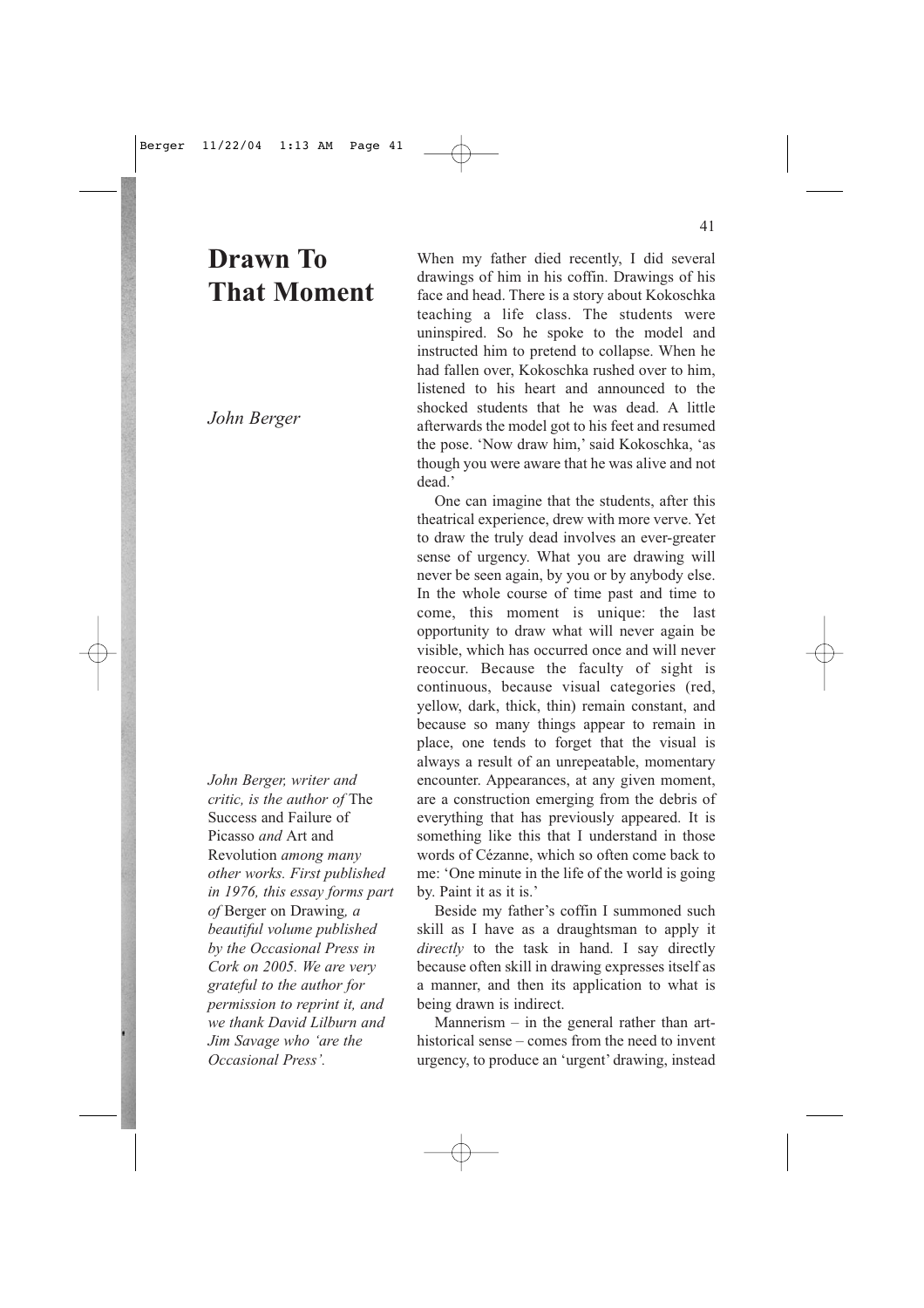of submitting to the urgency of what is. Here I was using my small skill to save a likeness, as a lifesaver uses his much greater skill as a swimmer to save a life. People talk of freshness of vision, of the intensity of seeing for the first time, but the intensity of seeing for the last time is, I believe, greater. Of all that I could see only the drawing would remain. I wept whilst I strove to draw with complete objectivity.

As I drew his mouth, his brows, his eyelids, as their specific forms emerged with lines from the whiteness of the paper. I felt the history and the experience which had made them as they were. His life was now as finite as the rectangle of paper on which I was drawing, but within it, in a way infinitely more mysterious than any drawing, his character and destiny had emerged. I was making a record and his face was already only a record of his life. Each drawing then was nothing but the site of a departure.

They remained. I looked at them and found that they resembled my father. Or, more strictly, that they resembled him as he was when dead. Nobody could ever mistake these drawings as ones of an old man sleeping. Why not? I ask myself. And the answer, I think, is in the way they are drawn. Nobody could draw a sleeping man with such objectivity. About this quality there is finality. Objectivity is what is left when something is finished.

I chose one drawing to frame and hang on the wall in front of the table at which I work. Gradually and consistently the relationship of my father to his drawing changed – or changed for me.

There are several ways of describing the change. The content of the drawing increased. The drawing, instead of marking the site of departure, began to mark the site of an arrival. The forms, drawn, filled out. The drawing became the immediate locus of my memories of my father. The drawing was, no longer deserted but inhabited. For each form, between the pencil marks and the white paper they marked, there was now a door through which moments of a life could enter: the drawing, instead of being simply an object of perception with one face, had moved forward to become double-faced, and worked like a filter, from behind, it drew out my memories of the past whilst, forwards, it projected an image which, unchanging, was becoming increasingly familiar. My father came back to give the image of his death mask a kind of life. If I look at the drawing now, I scarcely see the face of a dead man; instead I see aspects of my father's life. Yet if somebody from the village came in, he would see only a drawing of a death mask. It is still unmistakably that. The change which has taken place is subjective. Yet, in a more general sense, if such a subjective process did not exist, neither would drawings.

The advent of the cinema and television means that we now define drawings (or paintings) as static images. What we often overlook it that their virtue, their very function, depended upon this. The need to discover the camera, and the instantaneous or moving image, arose for many different reasons but it was not in order to improve on the static image, or, if it was presented in those terms, it was only because the meaning of the static image had been lost. In the nineteenth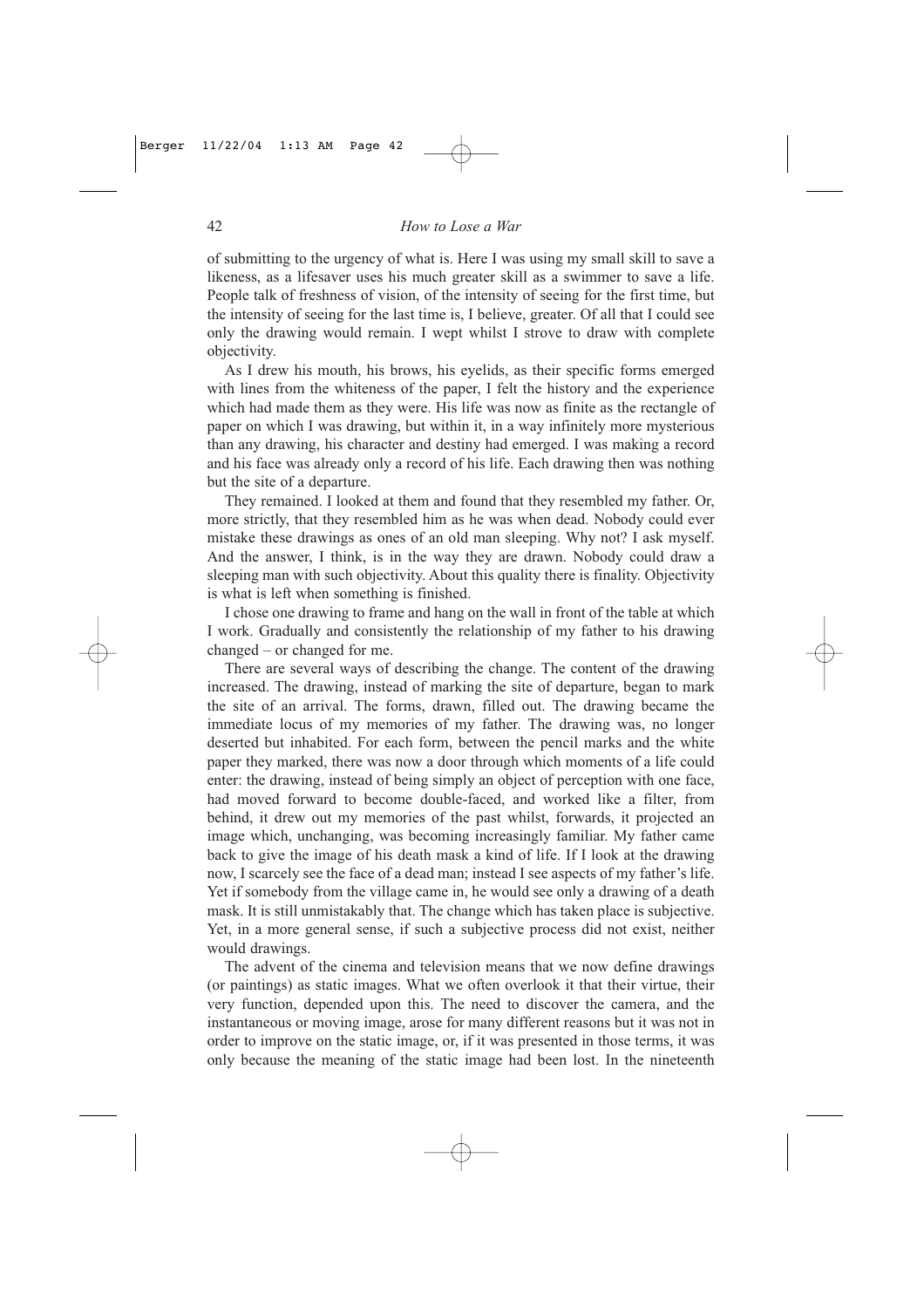century when social time became unilinear, vectorial and regularly exchangeable, the instant became the maximum which could be grasped or preserved. The plate camera and the pocket watch, the reflex camera and the wrist-watch, are twin inventions. A drawing or painting presupposes another view of time.

Any image – like the image read from the retina – records an appearance which will disappear. The faculty of sight developed as an active response to continually changing contingencies. The more it developed, the more complex the view of appearances it could construct from events. (An event in itself has no appearances.) Recognition is an essential part of this construction. And recognition depends upon the phenomenon of reappearance sometimes occurring in the ceaseless flux of disappearance. Thus, if appearances, at any given moment, are a construction emerging from the debris of all that has previously appeared, it is understandable that this very construction may give birth to the idea that everything will one day be recognizable, and the flux of disappearance cease. Such an idea is more than a personal dream; it has supplied the energy for a large part of human culture. For example: the story triumphs over oblivion; music offers a centre; the drawing challenges disappearance.

What is the nature of this challenge? A fossil also 'challenges' disappearance but the challenge is meaningless. A photograph challenges disappearance but its challenge is different from that of the fossil or the drawing.

The fossil is the result of random chance. The photographed image has been selected for preservation. The drawn image contains the experience of looking. A photographer is evidence of an encounter between event and photographer. A drawing slowly questions an event's appearance and in so doing reminds us that appearances are always a construction with a history. (Our aspiration towards objectivity can only proceed from the admission of subjectivity.) We use photographs by taking them with us, in our lives, our arguments, our memories; it is we who move them. Whereas a drawing or painting forces us to stop and enter its time. A photograph is static because it has stopped time. A drawing or painting is static because it encompasses time.

I should perhaps explain here why I make a certain distinction between drawings and paintings. Drawings reveal the process of their own making, their own looking, more clearly. The imitative facility of a painting often acts as a disguise – i.e. what it refers to becomes more impressive than the reason for referring to it. Great paintings are not disguised in this way. But even a third-rate drawing reveals the process of its own creation.

How does a drawing or painting encompass time? What does it hold in its stillness? A drawing is more than a momento  $-$  a device for bringing back memories of the time past. The 'space' that my drawing offers for my father's return into it is quite distinct from that offered by a letter from him, an object owned by him or, as I have tried to explain, a photograph of him. And here it is incidental that I am looking at a drawing which I drew myself. An equivalent drawing by anybody else would offer the same 'space'.

To draw is to look, to examine the spectrum of appearance. A drawing of a tree